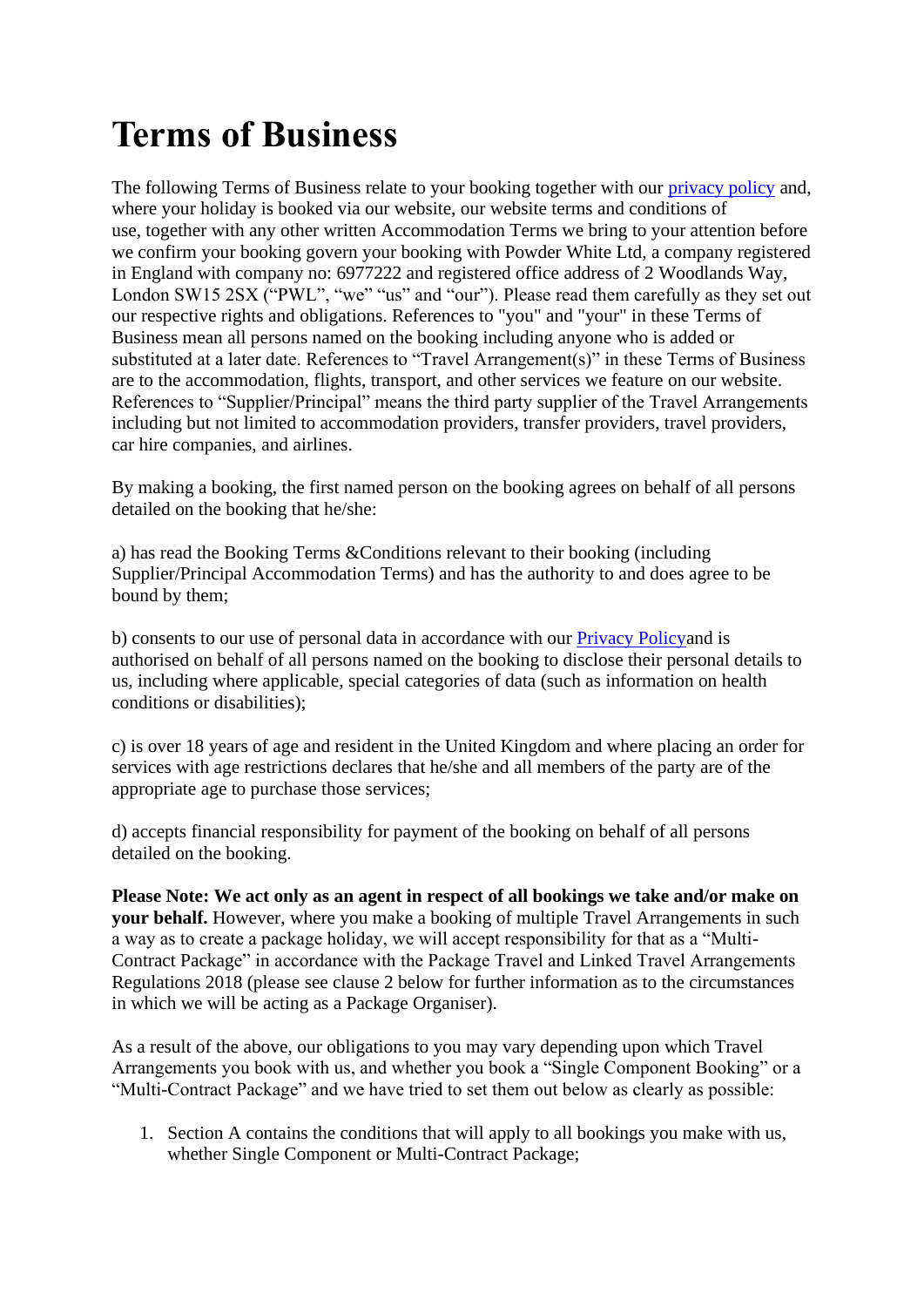2. Section B sets out the additional terms and conditions that will apply only when you make a booking with us for a Multi-Contract Package.

# **SECTION A – APPLICABLE TO ALL BOOKINGS**

# **1. Your Contract**

When making your booking we will arrange for you to enter into a contract with the applicable Supplier/Principal of the Travel Arrangements, as specified on your confirmation invoice. Your booking with us is subject to these Terms of Business and the specific terms and conditions of the relevant Supplier/Principal(s) you contract with and we advise you to read both carefully prior to booking. The Supplier/Principal's terms and conditions may limit and/or exclude the Supplier/Principal's liability to you.

Your booking is confirmed and a contract between you and the Supplier/Principal will exist when we send you a booking confirmation email with a booking reference number.

As an agent we accept no responsibility for the acts or omissions of the Supplier/Principal or for the Travel Arrangements provided by the Supplier/Principal, unless we have sold those Travel Arrangements in such a way as to create a Multi-Contract Package (please see clause 2 for further information), in which case we will accept responsibility for those Travel Arrangements in accordance with Section B of these Booking Conditions.

# **2. Multi-Contract Package Bookings**

Where your booking is for a Multi-Contract Package, as defined below, we will act as a "Package Organiser" and you will receive the rights and benefits under the Package Travel and Linked Travel Arrangements Regulations 2018 ("PTRs"), as outlined in Section B of these Booking Conditions.

A "Multi-Contract Package" exists if you book a combination of at least two different types of the following individual travel services, for the purpose of the same trip or holiday:

a) transport; or

b) accommodation; or

c) rental of cars, motor vehicles or motorcycles (in certain circumstances); and

d) any other tourist service not intrinsically part of one of the above travel services, **provided that**those travel services are purchased together from a single visit to our website and selected by you before you agree to pay; or are advertised, sold or charged at an inclusive or total price; or advertised or sold under the term "package" or a similar term.

This is called a Multi-Contract Package as you still have contracts with each of the individual Supplier/Principals providing the Travel Arrangements, however we, Powder White Limited, will accept responsibility for this booking as a Package Organiser.

**IMPORTANT NOTE:** Please note that where you have made a booking which consists of not more than one type of travel service as listed at  $(a) - (c)$  above, combined with one or more tourist services as listed at (d) above, this will not create a Multi-Contract Package where the tourist services:

- do not account for 25% of the value of the combination and are not advertised as, and do not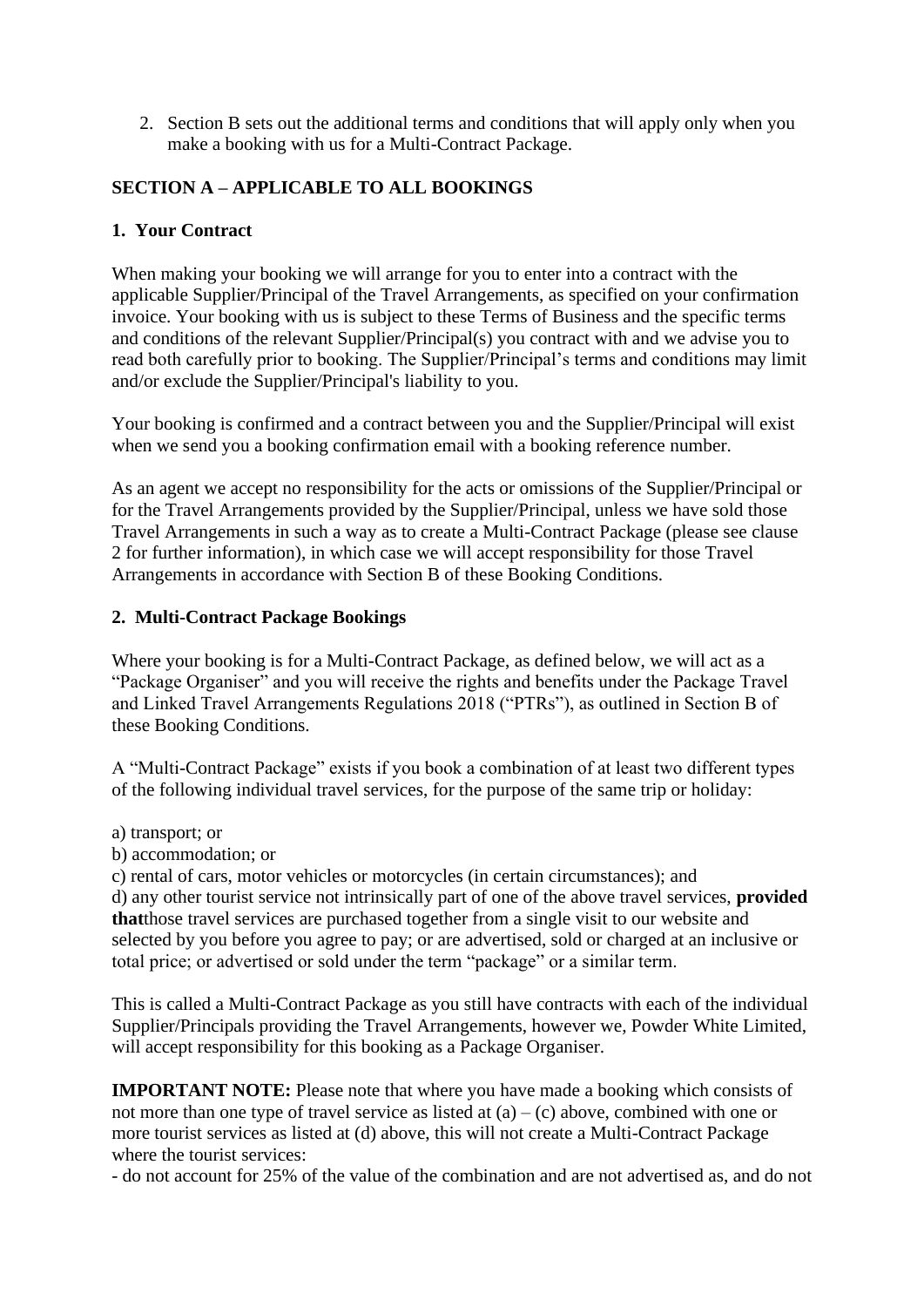otherwise represent, an essential feature of the package; or

- are selected and purchased after the performance of the transport, accommodation or car rental has started. These bookings will be treated as "Single Component" bookings and will not be afforded the benefit of the rights under the PTRs.

Where you have booked a Multi-Contract Package, we still act as agent on behalf of the Supplier/Principals of your chosen Travel Arrangements but we will comply with our legal obligations under the PTRs as your Package Organiser and these are outlined in Section B of these Booking Conditions. This does not prejudice or otherwise affect our agency status with Supplier/Principals.

#### **3. Booking**

When you make a booking, you will have the opportunity to review/confirm all the details of the booking before making payment. Once you have reviewed and confirmed these details and made payment of the appropriate sum, we will proceed to make the booking with the Supplier/Principal.

Please check that all names, dates and timings are correct on receipt of all documents and advise us of any errors immediately. Any changes to these details will incur the charges stated below. Please ensure that the names given are the same as in the relevant passport. The booking information that you provide to us will be passed on only to the relevant Supplier/Principal of your Travel Arrangements or other persons necessary for the provision of your Travel Arrangements. The information may be provided to public authorities such as customs or immigration if required by them, or as required by law. This applies to any special category (sensitive) information that you give to us such as details of any disabilities, or dietary and religious requirements. In making this booking, you consent to this information being passed on to the relevant persons. Certain information may also be passed on to security or credit checking companies. If you are travelling to the United States, the US Customs and Border Protection will receive this information for the purposes of preventing and combating terrorism and other transnational serious crimes. If you travel outside the European Economic Area, controls on data protection may not be as strong as the legal requirements in this country. If we cannot pass this information to the relevant Supplier/Principals, whether in the EU or not, we will be unable to provide your booking. Please click [here](https://www.powderwhite.com/how-to-book/privacy.html) for full details of our privacy policy.

**Airport/Train Station Transfers:** unless you have reserved a transfer separately during the booking process or subsequently, no flight or accommodation booking includes a transfer. Please ensure that the accommodation you have selected is accessible from the airport you have chosen to fly to. At times the accommodation suppliers or airlines involved in your booking may offer a free of complimentary resort transfer. We will pass on this offer to you however the provision, delivery and services standards of this transfer are the responsibility of the accommodation/airline provider and the third party involved in their delivery.

#### **4. Payment**

In order to book your chosen Travel Arrangements, you must make payment as outlined in this clause, or otherwise requested by the Supplier/Principal of the Travel Arrangements. You must also pay all applicable insurance premiums and booking fees.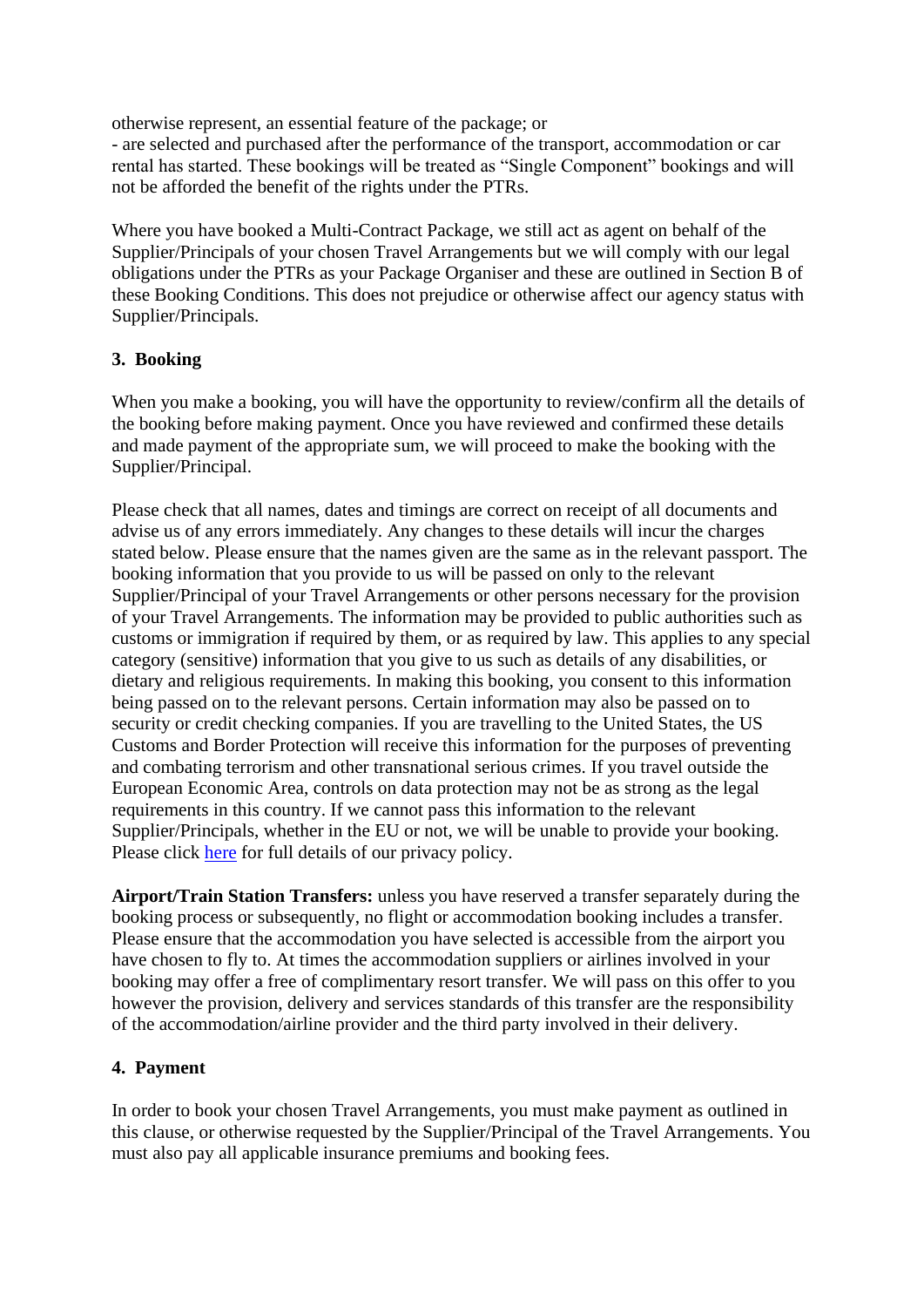# **Payment on booking**

You are required to make full payment at the time of booking in the following circumstances:

1. a) when you make any booking within 30 days of your departure date; and b) when you book for Travel Arrangements with a non-refundable accommodation.

For all other bookings, you are required to pay a deposit at the time of booking and in line with the Accommodation Terms & Conditions relevant to that Supplier/Principal.

## **Payments**

Except where otherwise advised or stated in the terms and conditions of the Supplier/Principal concerned, all monies you pay to us for Travel Arrangements will be held on behalf of the Supplier/Principal concerned.

## **Taxes**

The local authorities in certain countries may impose additional taxes (tourist tax, etc), which will have to be pre-paid or paid locally (e.g. at the accommodation). You are exclusively responsible for paying such additional taxes.

## **5. Failure to make payment**

Should we be unable to collect all outstanding instalments from you before the date on which you are due to travel we reserve the right to cancel the booking made on your behalf and you will forfeit all monies paid by you for such booking. In addition, if for any reason we do not receive payment, we may be required to notify the other Supplier/Principals who may take the decision to cancel your booking and charge the cancellation fees set out in their terms and conditions. In these circumstances you will be liable of a loss of all monies previously paid.

## **6. Accuracy**

We endeavour to ensure that all the information and prices both on our website and in any advertising material that we publish are accurate, however, occasionally changes and errors occur and we reserve the right to correct prices and other details in such circumstances. You must check the current price and all other details relating to the Travel Arrangements that you wish to book before you make your booking. Where the Travel Service or price has been listed incorrectly and the booking has already been confirmed, we reserve the right to cancel the booking and refund all monies paid to you.

## **7. Prices**

We reserve the right to amend advertised prices at any time. We also reserve the right to correct errors in both advertised and confirmed prices. **Special note: changes and errors sometimes occur. You must check the price of your chosen Travel Arrangements at the time of booking.**

#### **8. Insurance**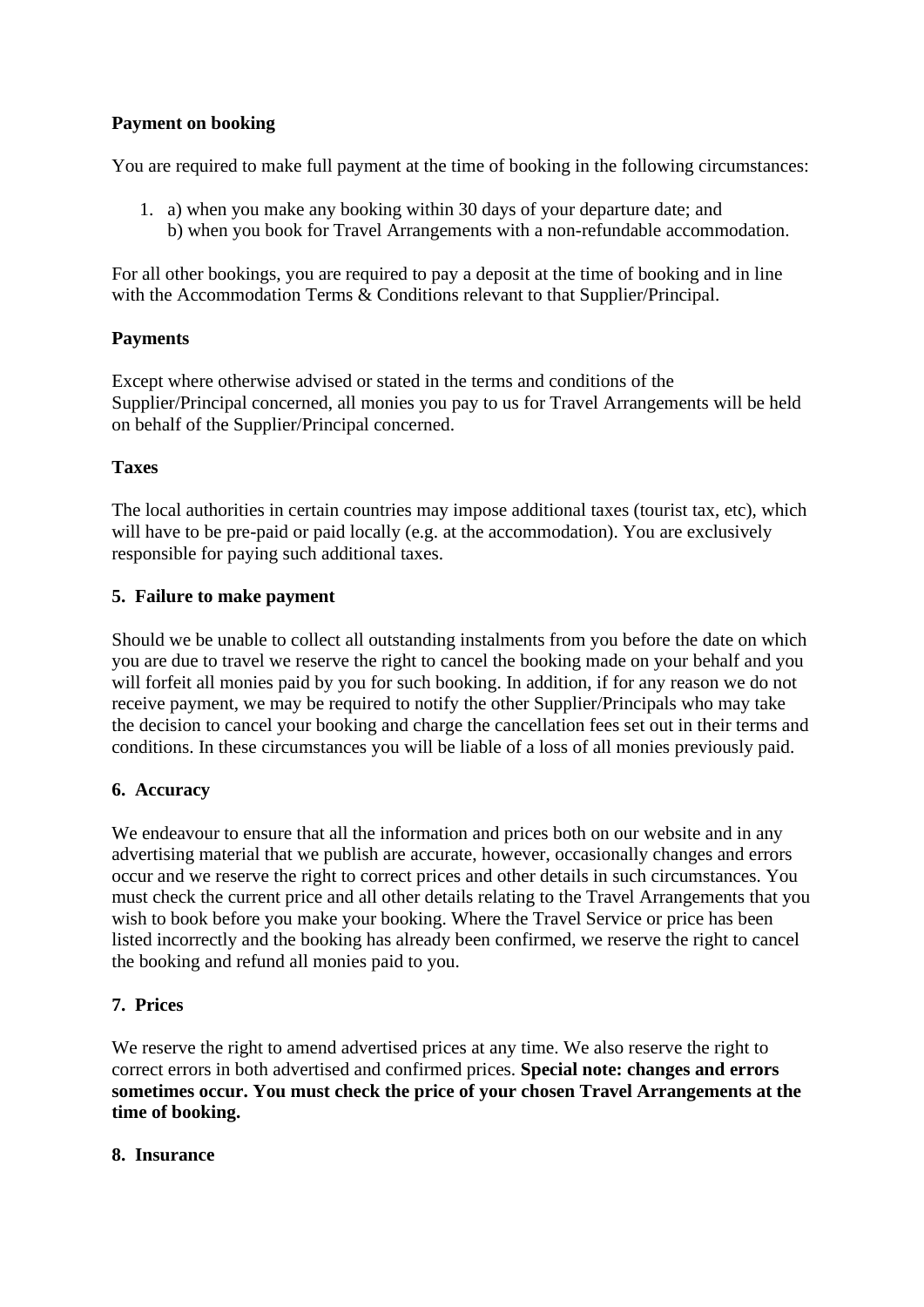Many Supplier/Principals require you to take out travel insurance as a condition of booking with them. In any event, we strongly advise that you take out a policy of insurance in order to cover you and your party against the cost of cancellation by you; the cost of assistance (including repatriation) in the event of accident or illness; loss of baggage and money; and other expenses, as well as ensuring you have cover for any activities you have booked, including additional cover for skiing/extreme sports/adventure travel and all other activities you have booked.

If you choose to travel without adequate insurance cover, neither the Supplier/Principal nor we will be liable to you for any losses howsoever arising, in respect of which insurance cover would otherwise have been available.

## **9. Special Requests**

Any special requests must be advised to us at the time of booking e.g. diet, room location, a particular facility at the accommodation etc. You should then confirm your requests in writing but we cannot guarantee that they will be fulfilled. The fact that a special request has been noted on your confirmation invoice or any other documentation or that it has been passed on to the Supplier/Principal is not confirmation that the request will be met.

# **10. Fitness to Travel and Medical Conditions**

We are not a specialist disabled holiday company but we will do our utmost to cater for any special requirements you may have. If you or any member of your party has any medical problem or disability which may affect your trip, please provide us with full details before we confirm your booking so that we can try to advise you as to the suitability of your chosen Travel Arrangements. We may require you to produce a doctor's certificate certifying that you are fit to participate in your chosen tour.

Acting reasonably, if the Supplier/Principal is unable to properly accommodate the needs of the person(s) concerned, we will not confirm your booking on the Supplier/Principal's behalf or, if you did not give us full details at the time of booking, we will inform the Supplier/Principal who may cancel it and impose applicable cancellation charges, when we become aware of these details.

# **11. Changes and Cancellations by You**

Any cancellation or amendment request must be sent to us as soon as possible. Please ensure that we have received written confirmation of any changes to your booking prior to travel. Whilst we will try to assist, we cannot guarantee that the Supplier/Principal will meet such requests. Amendments and cancellations can only be accepted in accordance with the terms and conditions of the Supplier/Principal of your Travel Arrangements. The Supplier/Principal may charge the cancellation or amendment charges shown in their terms and conditions (which may be as much as 100% of the cost of the Travel Arrangements and will normally increase closer to the date of departure). In addition, you must pay us an administration fee as set out in the table below. We will notify you of the exact charges at the time of amendment or cancellation.

## **Please note:**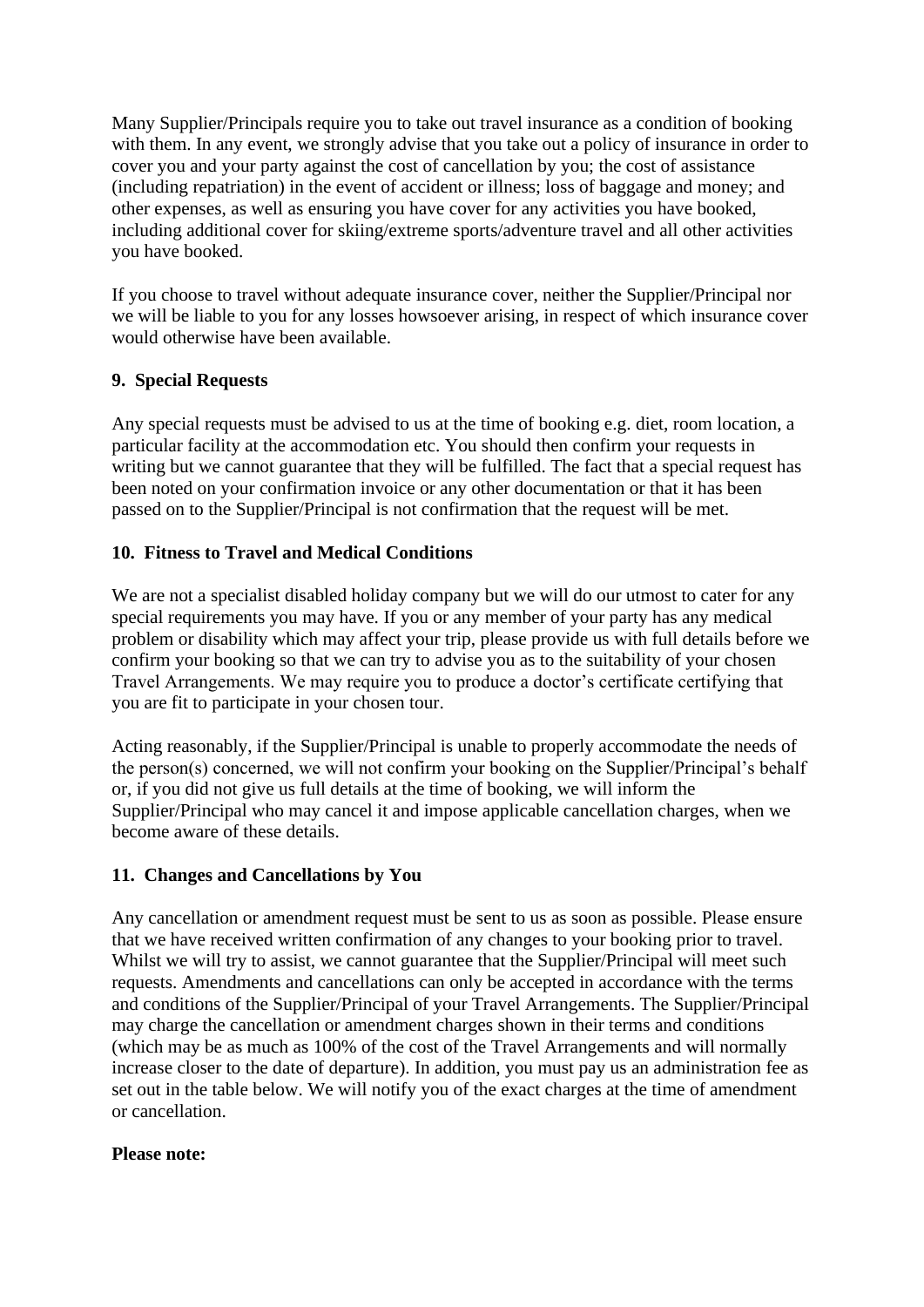- Some Supplier/Principals do not allow changes and therefore full cancellation charges will apply;

- Administration fees are non-refundable in the event you cancel your booking.

# **12. Changes and Cancellations by the Supplier/Principal**

We will inform you as soon as reasonably possible if the Supplier/Principal needs to make a significant change to your confirmed Travel Arrangements or to cancel them. We will also liaise between you and the Supplier/Principal in relation to any alternative travel arrangements offered by the Supplier/Principal but we will have no further liability to you.

Where you have booked a Multi-Contract Package, additional terms and conditions apply to your booking, please see clause 27 for further details.

## **13. Complaints**

As the contract for your Travel Arrangements is between you and the Supplier/Principal, any queries or concerns about your Travel Arrangements should be addressed to them in the first instance. If you have a problem with your Travel Arrangements whilst using them, this must be reported to the Supplier/Principal immediately. If you fail to follow this procedure there will be less opportunity for the Supplier/Principal to investigate and rectify your complaint. The amount of compensation you may be entitled to may therefore be reduced or extinguished as a result.

#### **Important: claims/complaints about injuries or illness**

In the unfortunate event that you suffer an injury or an illness while you are on holiday, and you believe this is the fault of one of the Supplier/Principals, it is very important that you notify the Supplier/Principal while you are on holiday. Accommodation providers will not accept claims for illness or injury unless the issue is reported to the accommodation provider at the time whilst in the accommodation. You will often be asked to sign a document agreeing to a specific claims process when you arrive at the accommodation. This is as a result of an increasing number of fraudulent claims being received.

Since 2013, there has been more than a 500% increase in the number of compensation claims for holiday sickness with tens of thousands of claims in the past year. Evidence suggests many of these claims may be exaggerated or fraudulent. If we believe any claim to be fraudulent then action may be taken in the hope of protecting those with genuine claims.

If you remain unsatisfied, you can inform us, in writing by emailing Powder White on [enquiries@powderwhite.com](mailto:enquiries@powderwhite.com) immediately on return to the UK and, in any event, within 28 days of your return whereby we will endeavour to assist in our capacity as an agent by liaising with the Supplier/Principal on your behalf.

You can also access the European Commission Online Dispute (ODR) Resolution platform at [http://ec.europa.eu/consumers/odr/.](http://ec.europa.eu/consumers/odr/) This ODR platform is a means of registering your complaint with us; it will not determine how your complaint should be resolved.

## **14. Our Responsibility for your Booking**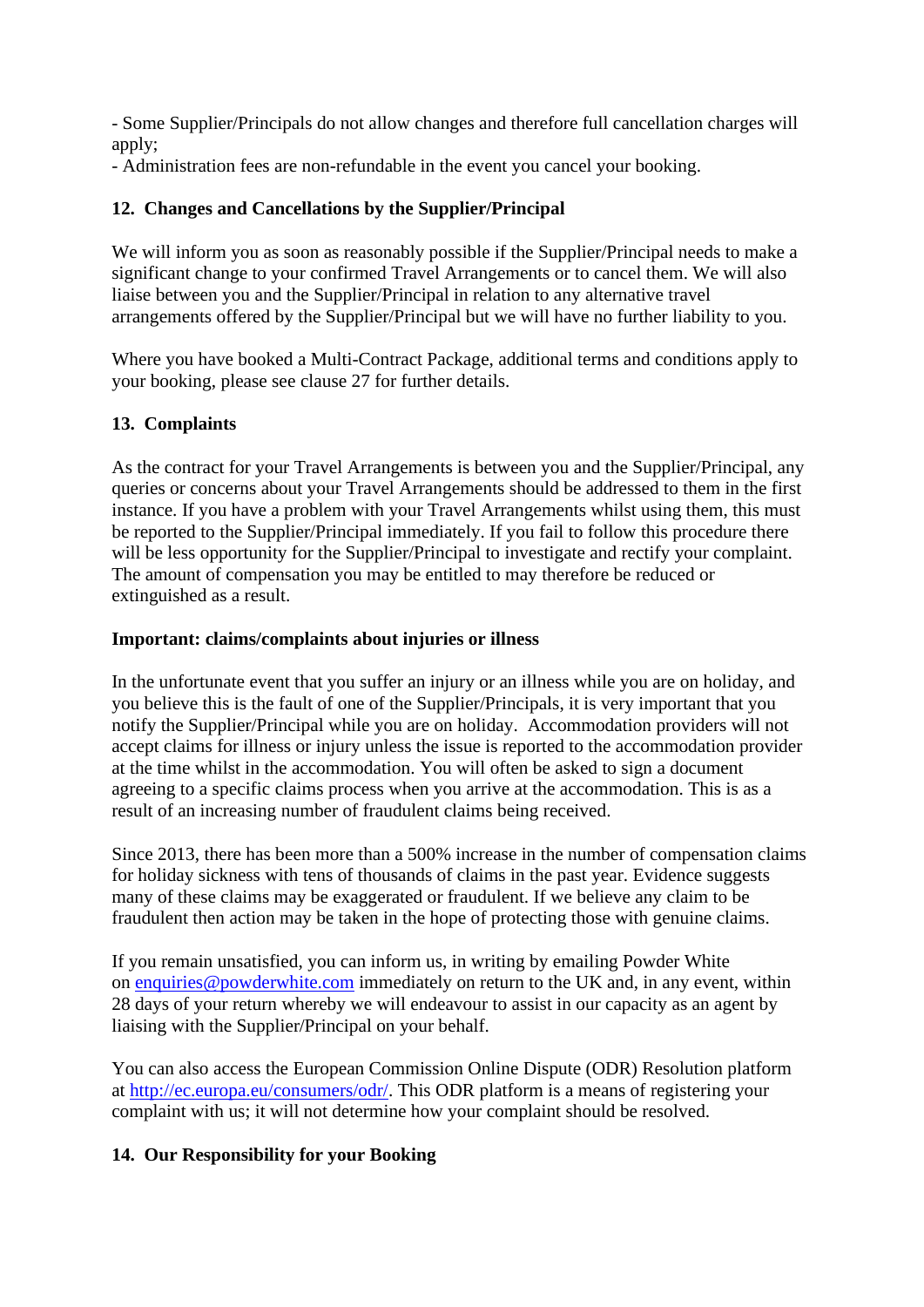Your contract is with the Supplier/Principal and its booking conditions apply. As agent, we accept no responsibility for the actual provision of the Travel Arrangements. Our responsibilities are limited to making the booking in accordance with your instructions. We accept no responsibility for any information about the Travel Arrangements that we pass on to you in good faith. However, in the event that we are found liable to you on any basis whatsoever, our maximum liability to you is limited to twice the cost of the commission we earn on your booking (or the appropriate proportion of this if not everyone on the booking is affected).

We do not exclude or limit any liability for death or personal injury that arises as a result of our negligence or that of any of our employees whilst acting in the course of their employment.

**Please Note:** Where you have booked a Multi-Contract Package we will accept responsibility for that Multi-Contract Package as a package organiser and additional terms and condition apply. Please see clause 28 for further information.

# **15. Force Majeure**

Except where otherwise expressly stated in these Booking Conditions we will not be liable or pay you compensation if our contractual obligations to you are affected by "Force Majeure". For the purposes of these Terms of Business, Force Majeure means any event beyond our or our supplier's control, the consequences of which could not have been avoided even if all reasonable measures had been taken. Examples include warfare and acts of terrorism (and threat thereof), civil strife, significant risks to human health such as the outbreak of serious disease at the travel destination, epidemics/pandemics restricting access to the resort and/or accommodation, local government resort and/or border controls/closures or natural disasters such as floods, earthquakes, avalanches, landslide, rock falls, or weather conditions which make it impossible to travel safely to the travel destination or remain at the travel destination, the act of any government or other national or local authority including port or river authorities, industrial dispute, labour strikes, lock closure, natural or nuclear disaster, fire, chemical or biological disaster, unavoidable technical problems with transport, air traffic control strikes, flight cancellations and all similar events outside our or the supplier(s) concerned's control.

Brexit Implications: please note that certain Travel Arrangements may be affected as a result of the United Kingdom's decision to leave the European Union. This could include an unavailability of certain flight routes, access to certain ports and airports and changes to the visa requirements of British citizens travelling to, within or through the EU. Please rest assured that this is something we will continue to monitor and will advise our customers as soon as possible if we become aware of any confirmed bookings that will be affected. However, since this is something which is completely unprecedented and outside our control, we would treat any such changes as Force Majeure, and whilst we will endeavour to provide suitable alternative arrangements or refunds where possible, we will not be liable to pay you any refund or compensation.

#### **16. Visa, Passport and Health Requirements**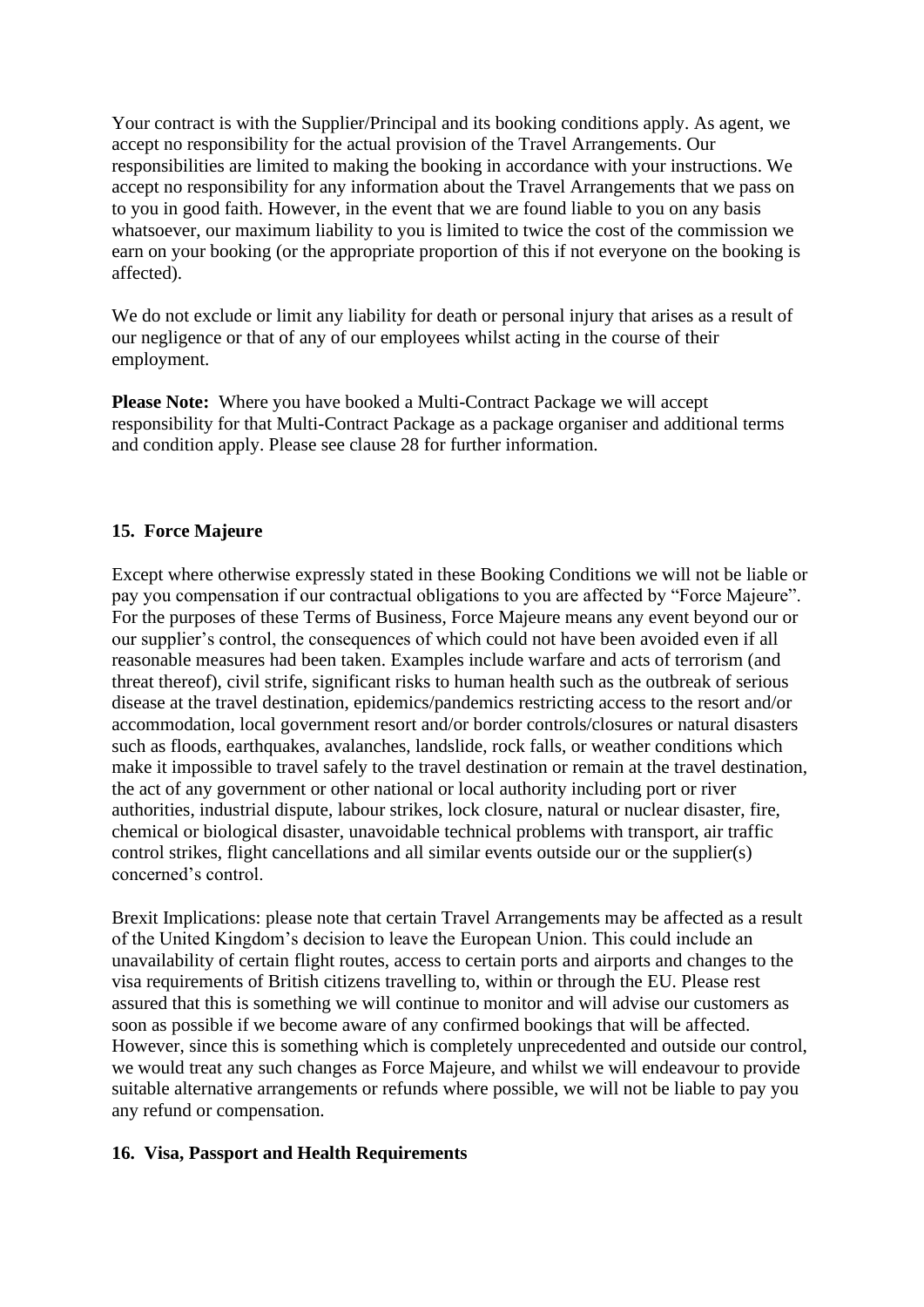It is your responsibility to check and fulfil the passport, visa, health and immigration requirements applicable to your itinerary. We can only provide general information about this. You must check requirements for your own specific circumstances with the relevant Embassies and/or Consulates and your own doctor as applicable. Requirements do change and you must check the up to date position in good time before departure.

Most countries now require passports to be valid for at least 6 months after your return date. If your passport is in its final year, you should check with the Embassy of the country you are visiting. For further information contact the Passport Office on 0870 5210410 or visit [https://www.gov.uk/browse/citizenship/passports.](https://www.gov.uk/browse/citizenship/passports) **Special conditions apply for travel to the USA and Canada, and all passengers must have individual machine readable passports. Please check** [https://uk.usembassy.gov.](https://uk.usembassy.gov/) For European holidays you should obtain a completed and issued form EHIC prior to departure.

Up to date travel advice can be obtained from the Foreign and Commonwealth Office, visit [https://www.gov.uk/travelaware.](https://www.gov.uk/travelaware)

**Non British passport holders**, including other EU nationals, should obtain up to date advice on passport and visa requirements from the Embassy, High Commission or Consulate of your destination or country(ies) through which you are travelling.

We do not accept any responsibility if you cannot travel, or incur any other loss because you have not complied with any passport, visa, immigration requirements or health formalities. You agree to reimburse us in relation to any fines or other losses which we incur as a result of your failure to comply with any passport, visa, immigration requirements or health formalities.

## **17. Law and Jurisdiction**

These Terms of Business are governed by English law and we both agree that the courts of England and Wales have exclusive jurisdiction over any dispute, claim or other matter which may arise between us (unless you live in Scotland or Northern Ireland, in which case you can bring proceedings in your local court under Scottish or Northern Irish law, as applicable).

## **18. Accommodation Ratings and Standards**

All ratings are as provided by the relevant Supplier/Principal or are PW's own average ratings based on our industry knowledge and customer feedback. Our own ratings are clearly marked and are intended to give a guide to the services and facilities you should expect from your accommodation. Standards and ratings may vary between countries, as well as between suppliers. We cannot guarantee the accuracy of any ratings given. We have made reasonable efforts to establish the official rating of the accommodation and include this within the description of the accommodation on our website.

## **19. Documentation & Information**

All descriptions and content on our website or otherwise issued by us is done so on behalf of the Supplier/Principal in question are intended to present a general idea of the services provided by the Supplier/Principal. Not all details of the relevant services can be included on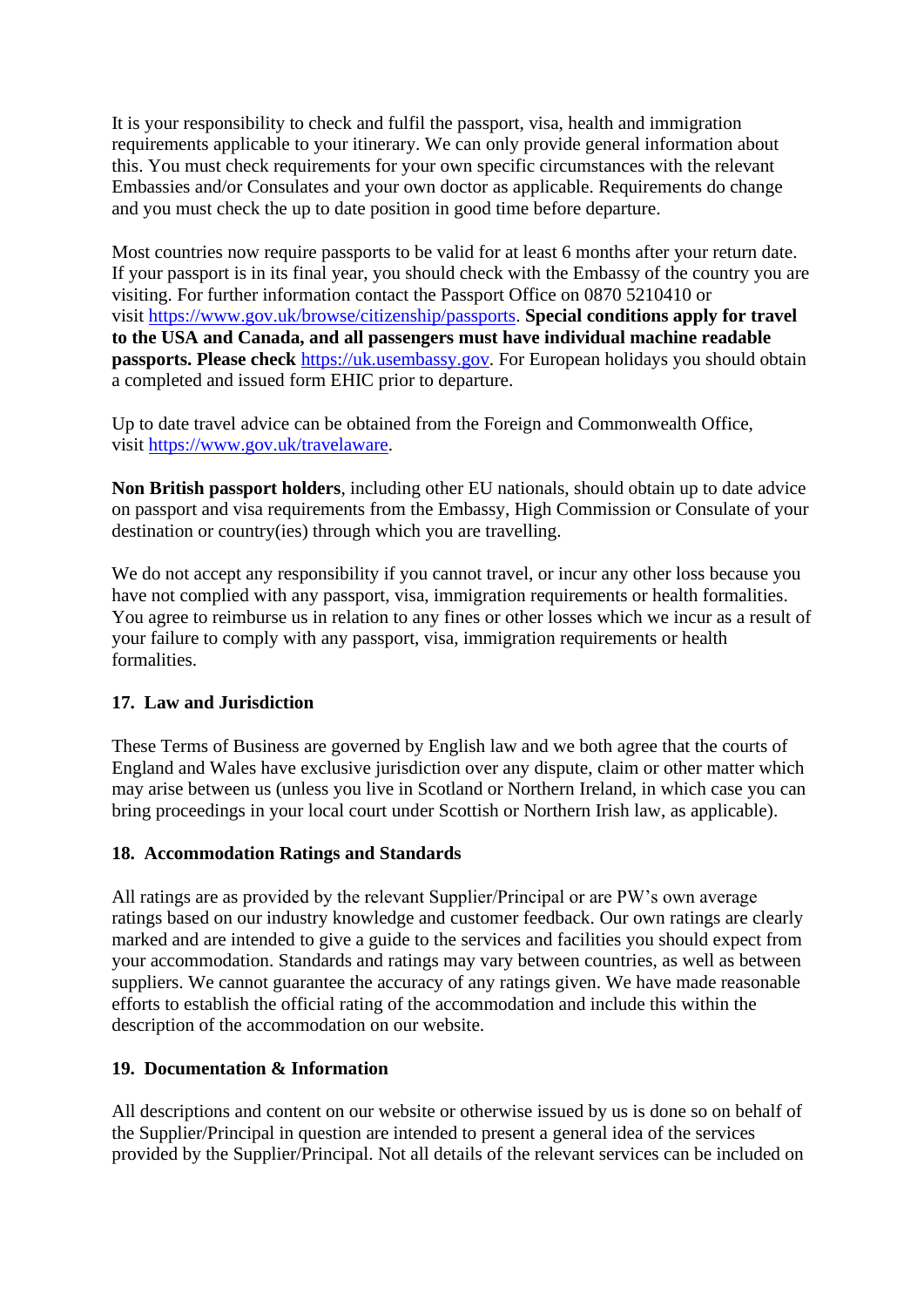our website. All services shown are subject to availability. If you require any further details, in respect of any Travel Arrangements or any other services please contact us.

# **20. Foreign Office Advice**

You are responsible for making yourself aware of Foreign Office advice in regard to the safety of the countries and areas in which you will be travelling and to make your decisions accordingly. Advice from the Foreign Office to avoid or leave a particular country may constitute Force Majeure (see clause 15).

# **21. Your Behaviour**

You are expected to conduct yourself in an orderly and acceptable manner and not to disrupt the enjoyment of others. If in the Supplier/Principal's opinion or in the opinion of any other person in authority, your behaviour or that of any member of your party is causing or is likely to cause distress, danger or annoyance to any other customers or any third party, or damage to property, or to cause a delay or diversion to transportation, the Supplier/Principal reserves the right to terminate your booking immediately with no further liability to you. You and/or your party may also be required to pay for loss and/or damage caused by your actions and you and each member of your party will be jointly and individually liable for any damage or losses caused. Full payment for any such damage or losses must be paid directly to the Supplier/Principal prior to departure. If you fail to make payment, you will be responsible for meeting any claims (including legal costs) subsequently made against us because of your actions together with all costs we incur in pursuing any claim against you.

We cannot be held responsible for the actions or behaviour of other guests or individuals who have no connection with your booking arrangements or with us.

# **22. Flights**

## **Flight times and tickets**

Flight times shown are provisional and may be subject to change, as per the booking conditions. You should ensure that you have your flight reference number which will be required for check-in. The flight reference and check-in procedures are included in the booking confirmation email we send to you. Some flight providers will require this check-in procedure to be carried out online. Failure to check-in online will result in check-in fees at the airport which you will be liable to pay for.

## **Data**

The flight information advertised comes from all the major airlines. The data is regularly updated. Seat availability and pricing is at the operator's discretion and is subject to availability. Please be aware that prices can fluctuate.

## **Luggage and other flight extras**

All airlines have a standard hand luggage and these differ significantly from airline to airline. The allowance you are entitled to will be shown in the booking conditions of your airline which are displayed in their own Terms & Conditions. Where you require additional luggage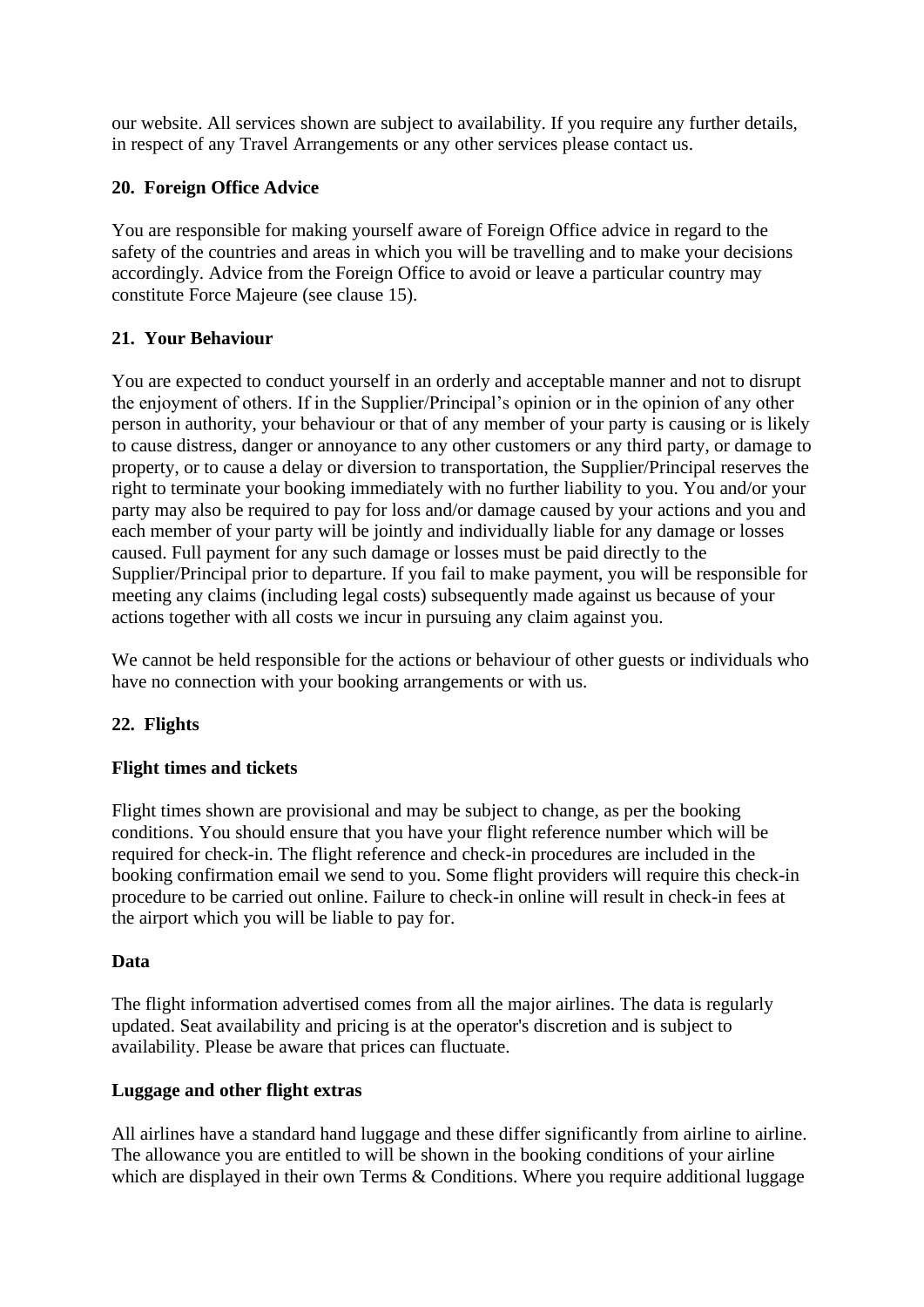allowance this can be added to the booking prior to checkout and paid for. The luggage allowance will be dictated by the airline in question and can again vary.

In the main, our online prices do not include in-flight meals. Please check with the airline.

Please note where flight extras (such as bags and meals) are added at or after the time of booking they cannot be removed, cancelled or refunded.

Please note, generally airlines have a policy that bookings are non-refundable.

We will purchase the flight seats on your behalf directly from the airline. In the case of some airlines, we will use the payment details you provide to purchase the flight seats on your behalf and you agree that we can use the payment details you provide to do so. Where this is the case, you will see two separate transactions on your card statement; one will be for the cost of your flights with the airline and the remainder will be your payment to PW including our service fees.

## **23. Hotels, Chalets & Apartment Residences**

## **Hotel, Chalets & Apartment Booking Procedure**

Unless otherwise requested at the time of booking, standard internationally accepted practice dictates that your accommodation will be booked from the day that you depart the UK for the required duration. The dates and times of your accommodation booking will be included on your accommodation invoice (please check this carefully). After registration, on arrival at your accommodation, you will be allocated a room. When travelling on flights departing the UK after midnight, your room will be reserved from the previous day. You must normally check-out of your room by 10am on the day before a night flight home or on the departure date for an evening flight. We will request a late check-out for the room, however this is not guaranteed. If we were not to book the hotel until the day that you land (for flights landing in the early hours of the morning), you would not be able to access your room for several hours after your arrival in the hotel. Your flight details are included in the booking details we pass to hotels so hotel staff should be aware of your flight timings. They will also be notified on your booking that you require a late check-out. Most hotels provide this late checkout facility. This will usually incur a small charge payable on the spot (it is impossible for us to prepay this charge) and should be requested at the start of your stay so as to avoid disappointment.

## **Non-Refundable Rooms, Chalets & Apartments**

If you book a non- refundable room you will not be able to cancel nor amend your booking and no refund will be available. Deposit payment options are not available on bookings which include non- refundable rooms. Full payment is required at the time of the booking.

## **SECTION B: MULTI-CONTRACT PACKAGE BOOKINGS**

**This section only applies to Multi-Contract Packages (please see clause 2 for further information) and should be read in conjunction with Section A of these Booking Conditions.**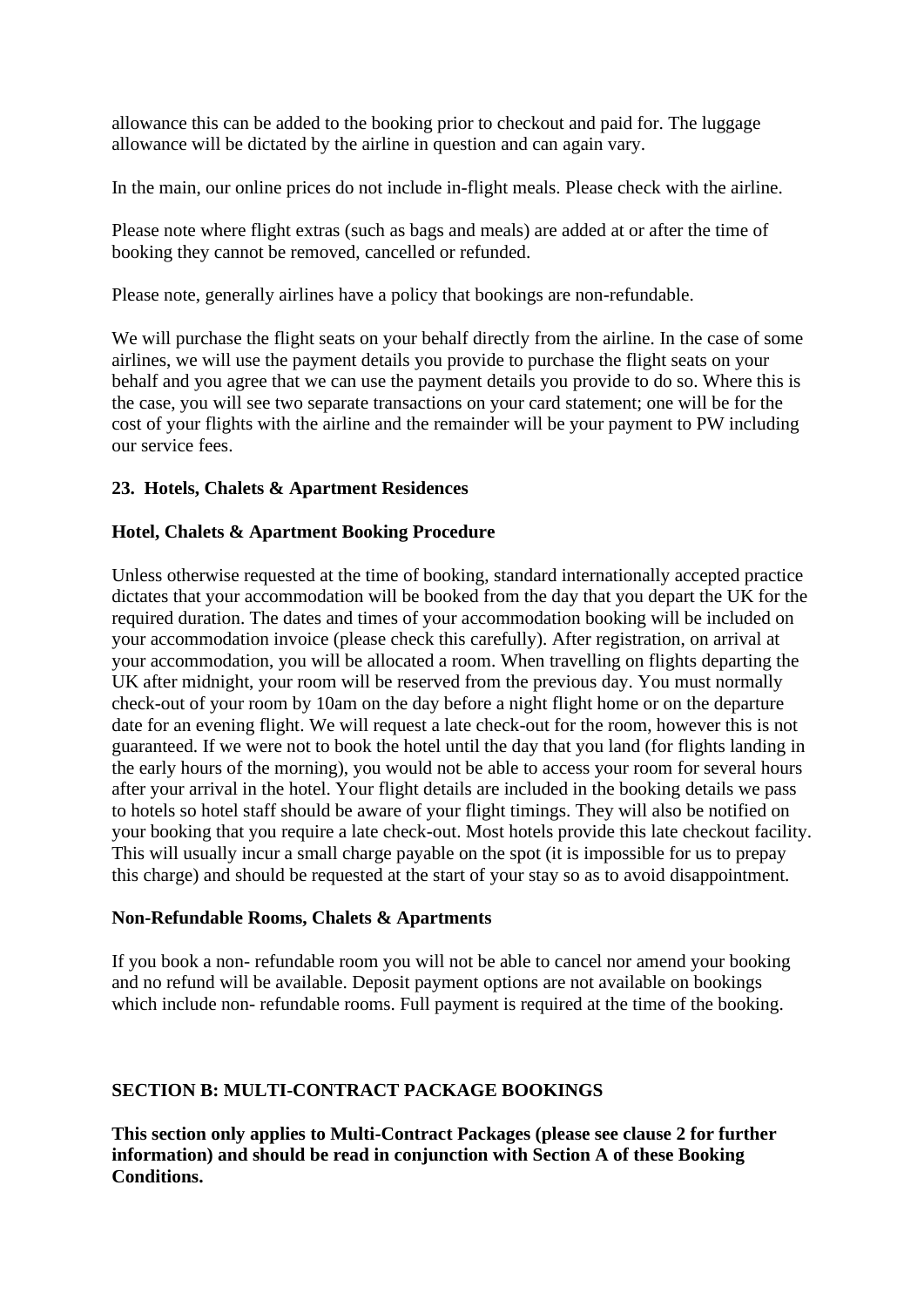# **24. Transferring Your Multi-Contract Package Booking**

If any member of your party is prevented from travelling on their Multi-Contract Package, that person(s) may transfer their place to someone else, subject to the following conditions:

- that person is introduced by you and satisfies all the conditions applicable to the Travel Arrangements making up the Multi-Contract Package;
- we are notified not less than 7 days before departure:
- you pay any outstanding balance payment, an administration fee of £30 per person transferring as well as any additional fees set by the Supplier/Principal, charges or other costs arising from the transfer; and
- the transferee agrees to these Terms of Booking, the Supplier/Principal's Terms & Conditions and all other requirements applicable to the Travel Arrangements making up the Multi-Contract Package.
- You and the transferee remain jointly and severally liable for payment of all sums.

If you are unable to find a replacement, cancellation charges as set out will apply in accordance with clause 11. Otherwise, no refunds will be given for passengers not travelling or for unused services.

## **25. If You Cancel your Multi-Contract Package due to Unavoidable & Extraordinary Circumstances**

If you have booked a Multi-Contract Package, you have the right to cancel your confirmed Multi-Contract Package before departure without paying a cancellation charge in the event of "unavoidable and extraordinary circumstances" occurring at your holiday destination or its immediate vicinity and significantly affecting the performance of the Multi-Contract Package or significantly affecting transport to the destination. In these circumstances, we shall provide you with a full refund of the monies you have paid but we will not be liable to pay you any compensation.

Please note that your right to cancel in these circumstances will only apply where the Foreign and Commonwealth Office advises against travel to your destination or its immediate vicinity.

For the purposes of this clause, "unavoidable and extraordinary circumstances" means warfare, acts of terrorism, significant risks to human health such as the outbreak of serious disease at the travel destination, pandemics/epidemics or natural disasters such as floods, earthquakes or weather conditions which make it impossible to travel safely to the travel destination.

## **26. If the Supplier/Principal Changes or Cancels your Multi-Contract Package**

Where you have booked a Multi-Contract Package and the Supplier/Principal makes a significant change to or cancels the Travel Arrangements which form your Multi-Contract Package, the provisions of this clause 26 will apply.

Changes: If the Supplier/Principal makes an insignificant change to your Travel Arrangements, we will make reasonable efforts to inform you as soon as reasonably possible if there is time before your departure but we will have no liability to you. Examples of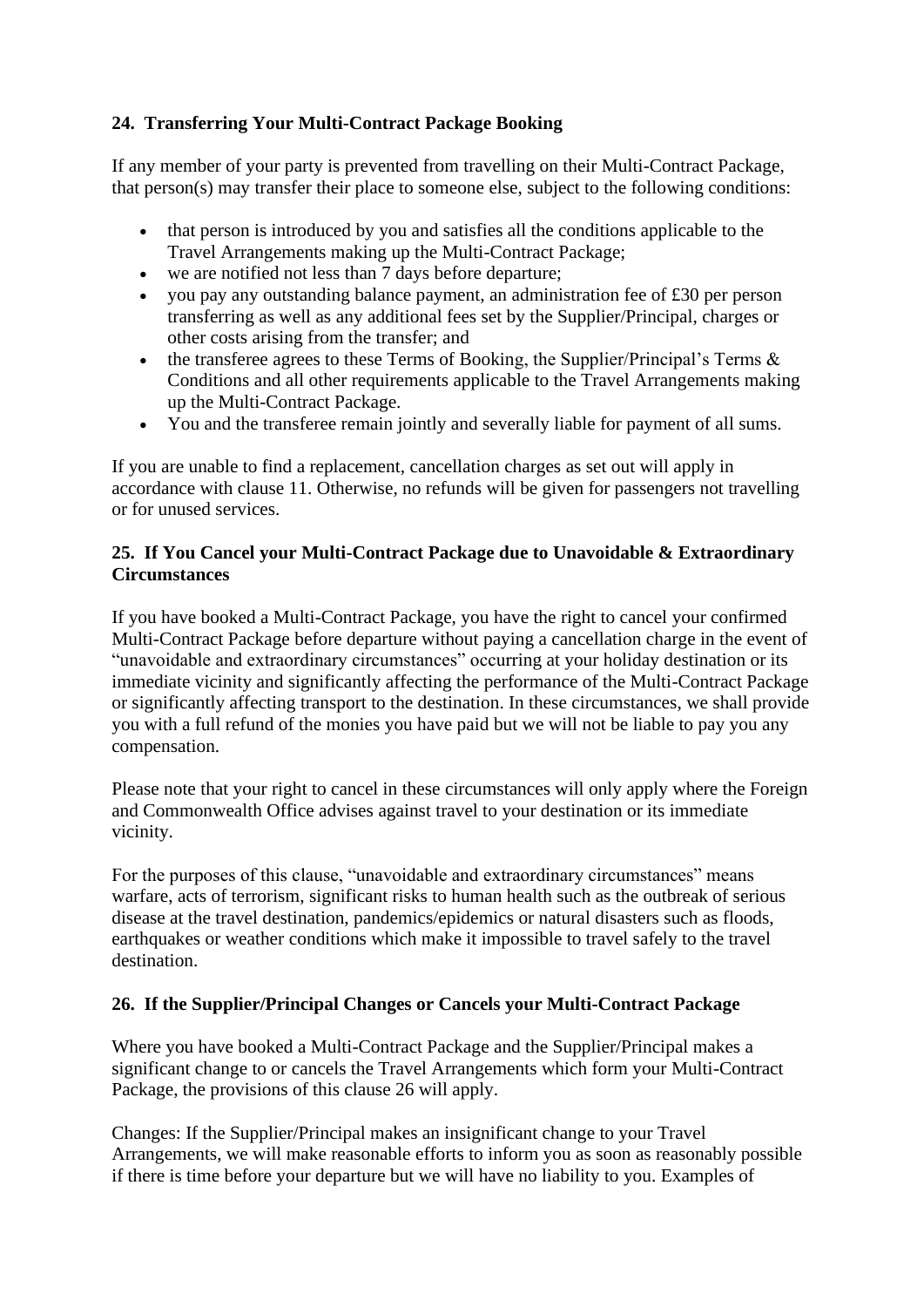insignificant changes include alteration of your outward/return flights by less than 12 hours, changes to aircraft type, change of accommodation to another of the same or higher standard, changes of carriers or minor changes to services available at the hotel. Please note that carriers such as airlines may be subject to change.

Occasionally the Supplier/Principal may have to make a significant change to your confirmed Travel Arrangements. Examples of "significant changes" include the following, when made before departure:

- A change of accommodation area for the whole or a significant part of your time away.
- A change of accommodation to that of a lower standard or classification for the whole or a significant part of your time away.
- A change of outward departure time or overall length of your Travel Arrangements by more than 12 hours.
- A change of UK departure airport except between:
	- o The London airports: Gatwick, Heathrow, Luton, Stansted, London City and Southend
	- o The South Coast airports: Southampton, Bournemouth and Exeter
	- o The South Western airports: Cardiff and Bristol
	- o The Midlands airports: Birmingham, East Midlands and Doncaster Sheffield
	- o The Northern airports: Liverpool, Manchester and Leeds Bradford
	- o The North Eastern airports: Newcastle and Teesside
	- o The Scottish airports: Edinburgh, Glasgow, Prestwick and Aberdeen.
- A significant change to your itinerary, missing out one or more destination entirely.

If the Supplier/Principal has to make a significant change or cancel your Travel Arrangements, we will tell you as soon as possible and if there is time to do so before departure, we will offer you the choice of:

1. (for significant changes) accepting the changed Travel Arrangements; or ii. having a refund of all monies paid; or iii. accepting an offer of alternative travel arrangements of comparable or higher standard if available (at no extra cost); or iv. if available, accepting an offer of alternative travel arrangements of a lower

standard, with a refund of the price difference between the original Travel Arrangements and the alternative travel arrangements.

You must notify us of your choice within 3 days of our offer. If we do not hear from you within 3 days, we will contact you again to request notification of your choice. If you fail to respond again we will assume that you have chosen to accept the change or alternative travel arrangements.

#### **27. Our Responsibilities in Respect of Multi-Contract Packages**

1. Where you have booked a Multi-Contract Package where we are acting as a Package Organiser, although we still act as agent for the Supplier/Principals of your chosen Travel Arrangements and your contract will be with the Supplier/Principals, we will accept responsibility for the Travel Arrangements making up your Multi-Contract Package as an "organiser" under the Package Travel and Linked Travel Arrangements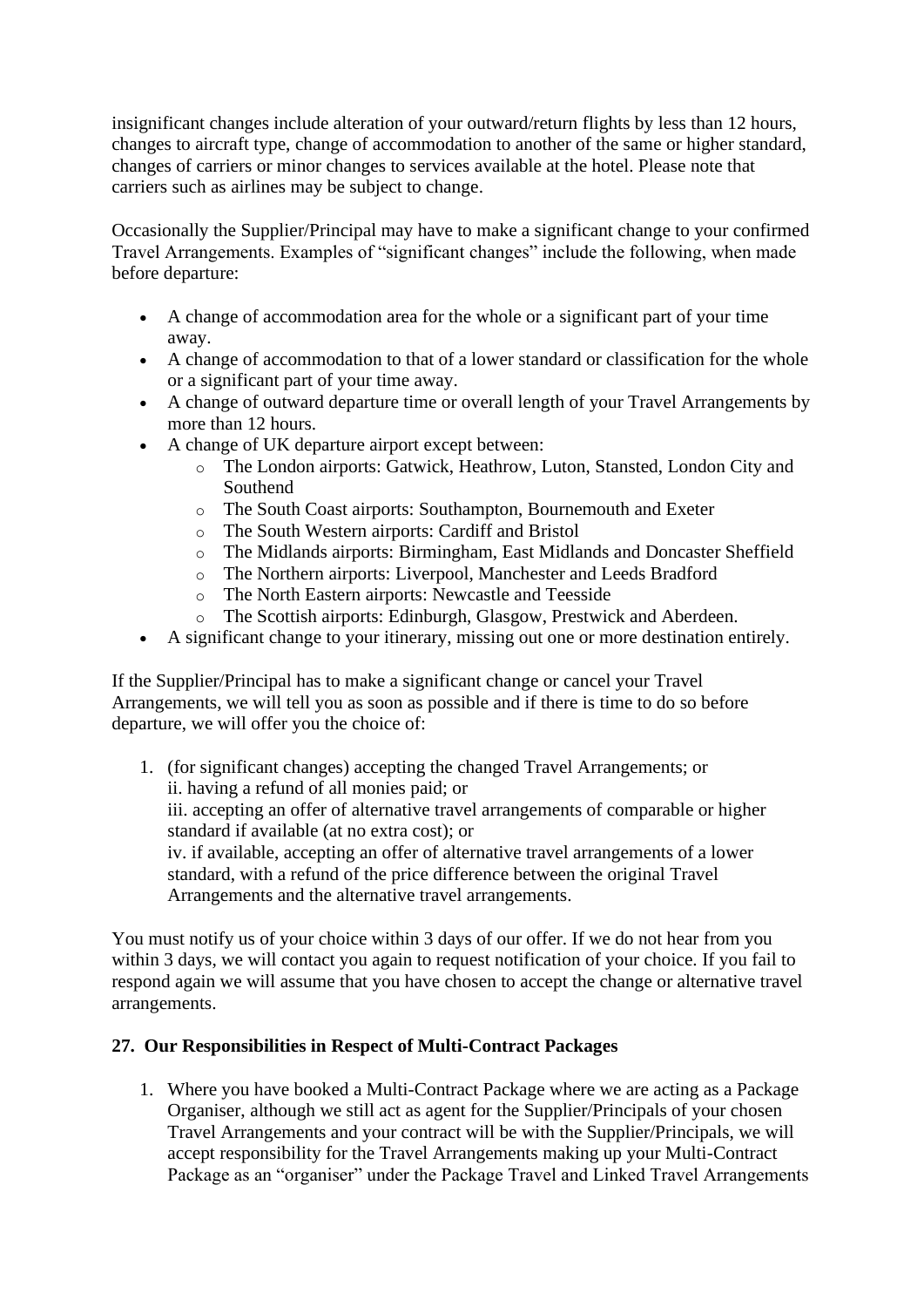Regulations 2018 as set out below. As such, we are responsible for the proper provision of all the Travel Arrangements included in your Multi-Contract Package, as set out on your confirmation invoice. Subject to these Booking Conditions, if we or the Supplier/Principals negligently perform or arrange those Travel Arrangements and we don't remedy or resolve your complaint within a reasonable period of time, and this has affected the enjoyment of your Multi-Contract Package you may be entitled to an appropriate price reduction or compensation or both. The level of such compensation will be calculated taking into consideration all relevant factors such as but not limited to: following the complaints procedure as described in these Booking Conditions and the extent to which ours or our employees' or the Supplier/Principal's negligence affected the overall enjoyment of your Multi-Contract Package. Please note that it is your responsibility to show that we or the Supplier/Principals have been negligent if you wish to make a claim against us.

2. We will not be responsible or pay you refund or compensation for any injury, illness, death, loss, damage, expense, cost or other claim of any description if it results from: a) the act(s) and/or omission(s) of the person(s) affected; or b) the act(s) and/or omission(s) of a third party unconnected with the provision of the services forming part of your Multi-Contract Package and which were unavoidable and extraordinary; or

c) Force Majeure (as defined in clause 15).

3. **We limit the amount of compensation we may have to pay you if we are found liable under this clause:**

**a) loss of and/or damage to any luggage or personal possessions and money** The maximum amount we will have to pay you in respect of these claims is an amount equivalent to the excess on your insurance policy which applies to this type of loss per person in total because you are required to have adequate insurance in place to cover any losses of this kind.

b) **Claims not falling under (a) above and which don't involve injury, illness or death** The maximum amount we will have to pay you in respect of these claims is up to three times the price paid by or on behalf of the person(s) affected in total. This maximum amount will only be payable where everything has gone wrong and you or your party has not received any benefit at all from your booking.

#### c) **Claims in respect of international travel by air, sea and rail, or any stay in a hotel**

i. The extent of our liability will in all cases be limited as if we were carriers under the appropriate Conventions, which include The Warsaw/Montreal Convention (international travel by air); The Athens Convention (with respect to sea travel); The Berne/Cotif Convention (with respect to rail travel) and The Paris Convention (with respect to hotel Travel Arrangements). You can ask for copies of these Conventions from our offices. Please contact us. In addition, you agree that the operating carrier or transport company's own 'Conditions of Carriage' will apply to you on that journey. When arranging transportation for you, we rely on the terms and conditions contained within these international conventions and those 'Conditions of Carriage'. You acknowledge that all of the terms and conditions contained in those 'Conditions of Carriage' form part of your Multi-Contract Package booking with us, as well as with the transport company and that those 'Conditions of Carriage' shall be deemed to be included by reference into this Multi-Contract Package booking.

ii. In any circumstances in which a carrier is liable to you by virtue of the Denied Boarding Regulation 2004, any liability we may have to you arising out of your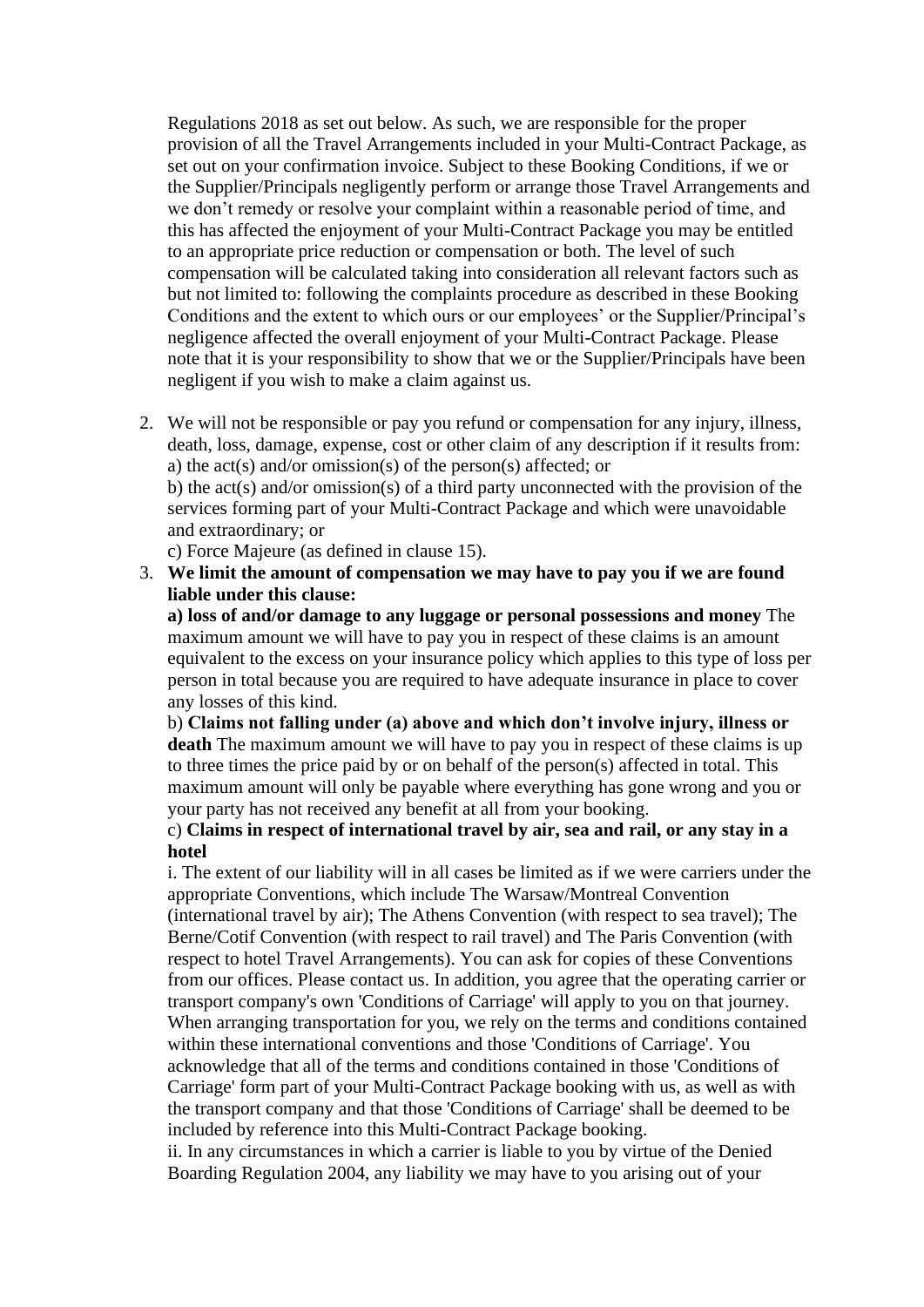Multi-Contract Package booking, arising out of the same facts, is limited to the remedies provided under the Regulation as if (for this purpose only) we were a carrier.

iii. When making any payment, we are entitled to deduct any money which you have received or are entitled to receive from the transport provider or hotelier for the complaint or claim in question.

- 4. It is a condition of our acceptance of liability under this clause that you notify any claim to ourselves and our Supplier/Principal(s) strictly in accordance with the complaints procedure set out in these conditions.
- 5. Where any payment is made, the person(s) receiving it (and their parent or guardian if under 18 years) must also assign to ourselves or our insurers any rights they may have to pursue any third party and must provide ourselves and our insurers with all assistance we may reasonably require.
- 6. Please note, we cannot accept any liability for any damage, loss or expense or other sum(s) of any description: (a) which on the basis of the information given to us by you concerning your booking prior to our accepting it, we could not have foreseen you would suffer or incur; or (b) relate to any business.
- 7. We will not accept responsibility for services or facilities which were not included on your booking confirmation or where they are not advertised in our brochure / on our website. For example any excursion you book whilst away, or any service or facility which your hotel or any other supplier agrees to provide for you.
- 8. Where it is impossible for you to return to your departure point as per the agreed return date of your Multi-Contract Package, due to "unavoidable and extraordinary circumstances", we shall provide you with any necessary accommodation (where possible, of a comparable standard) for a period not exceeding three nights per person. Please note that the 3-night cap does not apply to persons with reduced mobility, pregnant women or unaccompanied minors, nor to persons needing specific medical assistance, provided we have been notified of these particular needs at least 48 hours before the start of your Multi-Contract Package. For the purposes of this clause, "unavoidable and extraordinary circumstances" mean warfare, acts of terrorism, significant risks to human health such as the outbreak of serious disease at the travel destination or natural disasters such as floods, earthquakes or weather conditions which make it impossible to travel safely back to your departure point.

#### **28. Insolvency Protection for Multi-Contract Package Payments**

We provide financial protection Multi-Contract Packages which include flights, by way of our Air Travel Organiser's Licence number 6860, issued by the Civil Aviation Authority, Gatwick Airport South, West Sussex, RH6 0YR, UK, telephone 0333 103 6350, email [claims@caa.co.uk.](mailto:claims@caa.co.uk) When you buy a flight inclusive Multi-Contract Package from us you will receive an ATOL Certificate. This lists what is financially protected, where you can get information on what this means for you and who to contact if things go wrong. For further information, visit the ATOL website at [www.atol.org.uk.](http://www.atol.org.uk/) The price of our flight inclusive arrangements includes the amount of £2.50 per person as part of the ATOL Protection Contribution (APC) we pay to the CAA. This charge is included in our advertised prices. Not all holiday or travel services offered and sold by us will be protected by the ATOL Scheme. ATOL protection extends primarily to customers who book and pay in the United Kingdom.

We, or the suppliers identified on your ATOL Certificate, will provide you with the services listed on the ATOL Certificate (or a suitable alternative). In some cases, where neither we nor